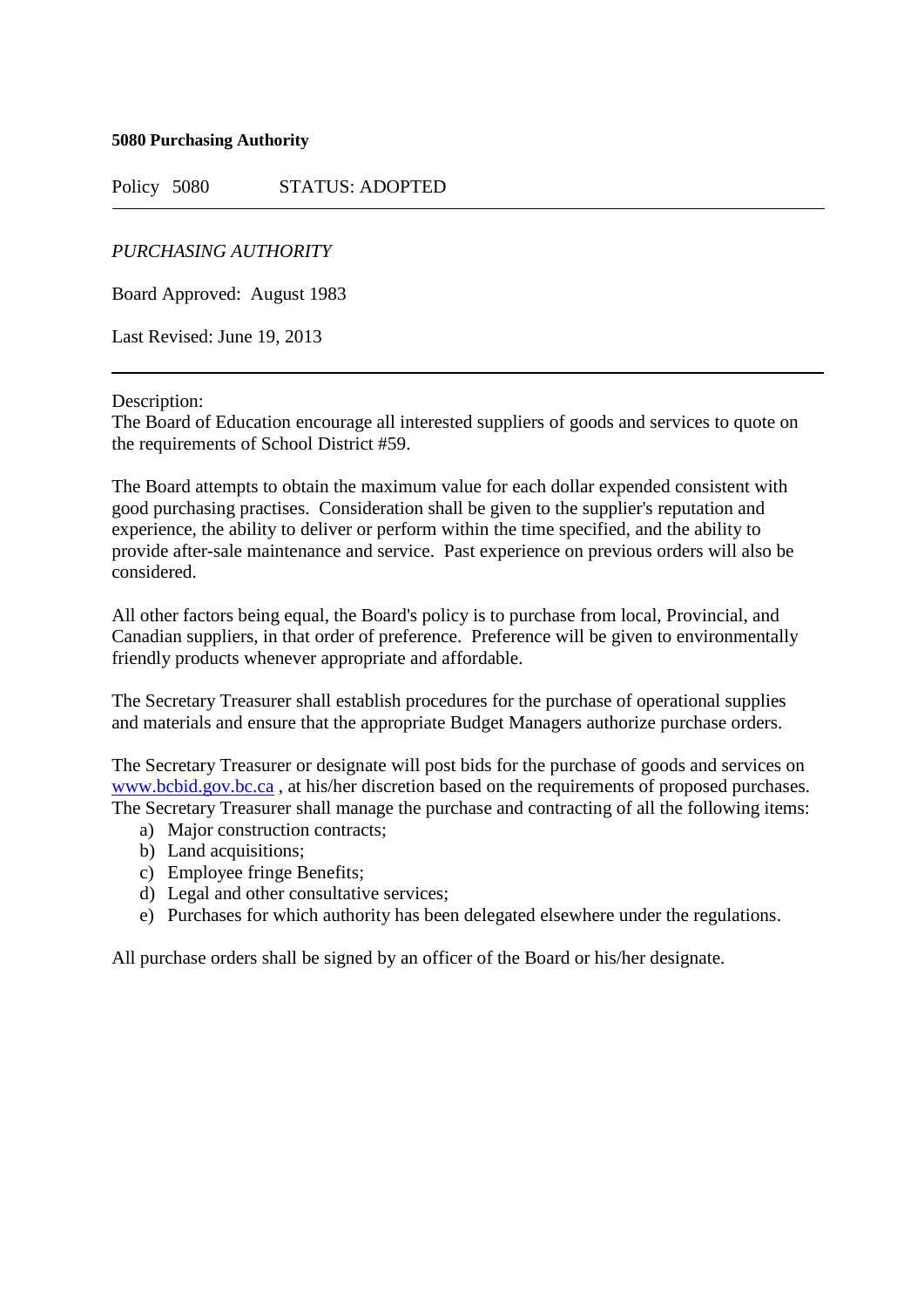# *PURCHASING AUTHORITY*

Board Approved: February 24, 1986

Last Revised: June 19, 2013

### Description:

### **Definitions:**

*Budget Manager:* Usually a Principal or District Manager who controls and is responsible for a segment of the School District's budget. The Secretary Treasurer has overall responsibility for School District finances.

*Capital Item:* any article with a value greater than \$5,000. with a useful life of at least two years and that increases the capital assets of the District.

### **Limitations:**

1. Purchase of all capital items must be approved by the Secretary-Treasurer or his/her designate. This restriction includes purchases proposed to be paid from school trust funds.

- 2. Any non-arms-length purchases require the approval of the Secretary Treasurer.
- 3. Purchase of materials and services may be undertaken subject to the following limitations:

| <b>Total Order Amount</b> | <b>Pricing Support Required</b>      | <b>Approval Required</b><br><b>From</b> |
|---------------------------|--------------------------------------|-----------------------------------------|
| $$0-3,000$                | <b>Estimates</b>                     |                                         |
|                           | Catalogue Price                      | <b>Budget Manager</b>                   |
|                           | <b>Verbal Quotes Optional</b>        |                                         |
| \$3,000-10,000            | <b>Verbal Quotes</b>                 | <b>Budget Manager</b>                   |
|                           | (three where possible)               |                                         |
|                           | From Vendor List and Known           |                                         |
|                           | Suppliers                            |                                         |
| \$10,000-50,000           | <b>Written Quotes</b>                | <b>Budget Manager</b>                   |
|                           | On Supplier Letterhead Invited       |                                         |
|                           | From Vendor List and Known           |                                         |
|                           | Suppliers                            |                                         |
| Over \$50,000             | <b>Invitation to Tender</b>          | District Budget or                      |
|                           | Tenders are placed on BC Bid website | Approval of the Board                   |

*Where practical considerations warrant, these limitations may be exceeded upon approval of the Secretary Treasurer.*

4. Items not approved in the Budget shall be brought to the Board for approval.

5. Wherever possible, quotations will be invited for unit costs on frequently used goods or